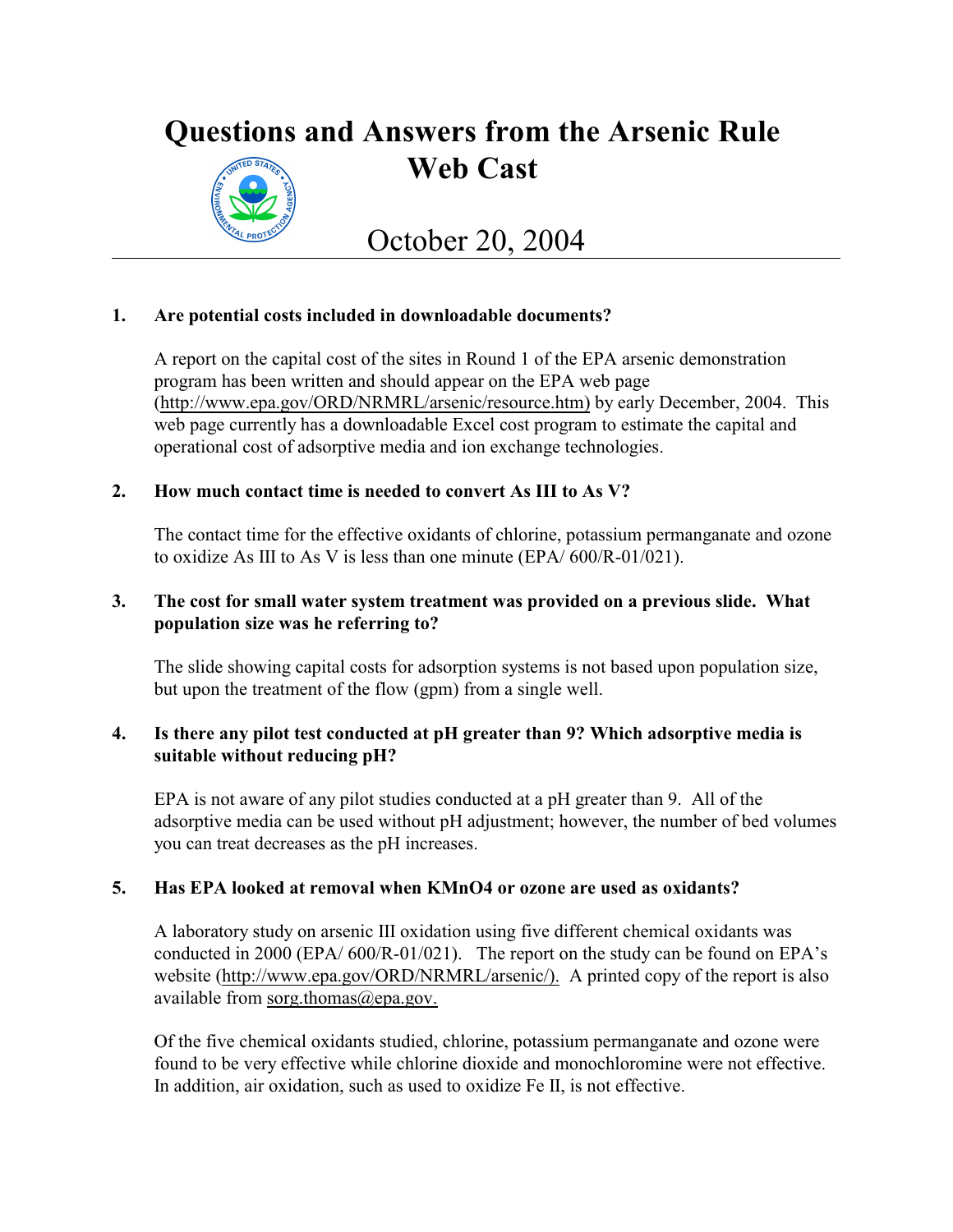#### **6. What is the pH range for efficient arsenic removal?**

The adsorptive media process is sensitive to pH and varies from technology to technology. The arsenic removal capacity deteriorates as the pH rises from 5.5 to 9.0. Ion exchange and coagulation/filtration are less sensitive to pH.

## **7. Was the Michigan study at a public water supply? If so, which one?**

Yes, the Michigan study occurred in Holly, MI.

### **8. How were these facilities (demo projects) chosen? We have a system that produces arsenic at .0958 mg/L.**

When EPA selected the sites, a number of factors were considered. Of these factors, the three most significant ones were location, arsenic concentration and size of system. First, a good geographic distribution of sites was sought. A second factor was the arsenic level in the source water. Higher priority was given to systems with high levels of arsenic rather than systems with arsenic levels near the MCL of 10  $\mu$ g/L. The third major factor was the size of the well( gpm) to be treated. The larger the flow, the higher the cost of the treatment system. By selecting mainly small systems (i.e. lower flow), the number of demonstration projects could be maximized. Most of the sites had flows that were generally less than 200 gallons per minute.

## **9. Is EPA planning on revising its bottled water prohibition in light of its finding that the only exposure pathway of concern with arsenic is direct consumption, and whether in the interim, EPA will issue guidance that would allow use of bottled water for smaller systems, including non-transient non-community water systems (NTNCWSs), pending clarification of the bottled water prohibition.**

The National Primary Drinking Water Regulations (NPDWR) at 40 CFR 141.101, prohibit the use of bottled water to achieve compliance with MCLs; however, bottled water may be used on a temporary basis to avoid an unreasonable risk to health. Although point of use (POU) devices, which were also prohibited, are now allowed, Congress did not address the regulatory prohibition on the use of bottled water. At this time, EPA is not developing guidance to allow the use of bottled water for compliance with drinking water MCLs for either small systems or NTNCWSs. EPA would need to gather more information and weigh the risks associated with reliance on bottled water for drinking water versus the possible cost reduction in avoiding centralized treatment or POU devices for compliance with drinking water standards.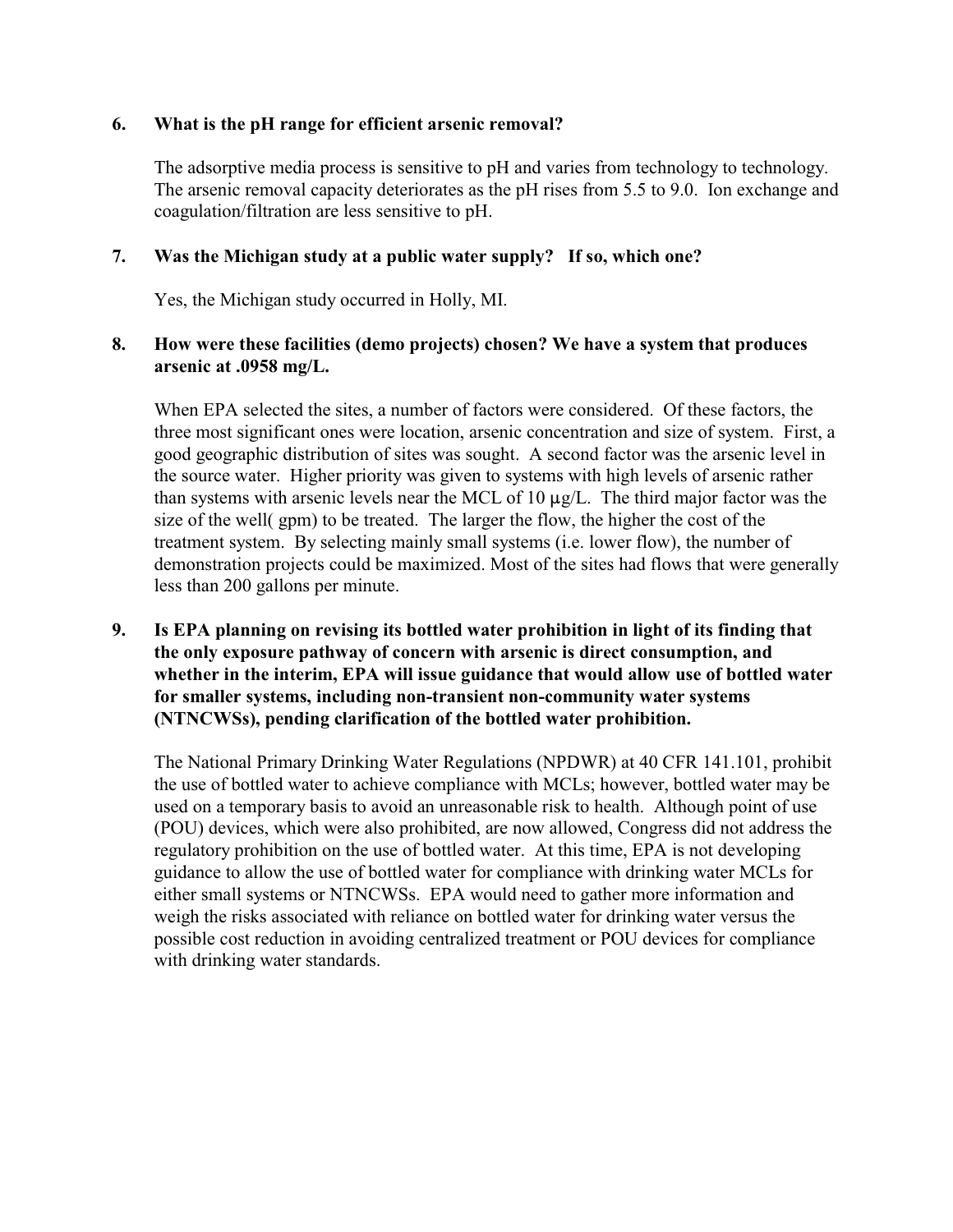**10. Must a system take a sample after January 1, 2005 to qualify for a monitoring waiver? In the Implementation Guidance, Figure I-2 says yes, but section I-A.10.b "What systems are eligible for monitoring waivers?" says only "at least one sample has to be taken after January 1, 1990". There is no mention of the 2005 date.**

There are two separate issues being discussed here: 1) grandfathering of data for purposes of compliance with the standard monitoring framework, for which the January 1, 2005 date (for ground water systems) or the January 1, 2006 date (for surface water systems) are relevant; and, 2) waivers of monitoring, for which the January 1, 1990 date is the only relevant one in the regulations. The Arsenic Implementation Guidance text in Section I.A.9 (which discusses grandfathering for compliance monitoring) and Section 1.A.10 (which discusses waivers) is correct. Figure I-2 is a little misleading because it combines these two concepts and seems to imply that you cannot get a waiver unless you have monitoring data after January 1, 2005 (ground water systems) or January 1, 2006 (surface water systems), which is not the case. The language below explains this situation in more detail.

Waivers are not permitted under the current arsenic requirements. States may begin issuing monitoring waivers under the final Arsenic Rule once a State adopts arsenic into its standardized monitoring framework and adopts the revised arsenic MCL provisions. In order to show the consistency of samples over time, full rounds of monitoring need to be demonstrated. Ground water systems with 3 rounds of monitoring results and surface water systems with 3 annual samples, where all analytical results are below 10 ug/L and all samples are analyzed with approved methods, are eligible for a waiver.

Since the question included the January 1, 2005 date, we will discuss ground water systems first. A similar issue is raised for surface water systems and whether they need to monitor after January 1, 2006.

Under the current requirements, ground water systems are required to sample for arsenic once every three years. In accordance with the Standardized Monitoring Framework, a ground water system would have monitoring results from 1996–1998, 1999-2001, and 2002-2004. If the state has determined that the system meets all waiver eligibility requirements (40 CFR  $141.23(c)(5)$ ), and the state has issued the waiver before the system is required to sample (to satisfy the 2005-2007 monitoring period) , then the system would not need to sample during the 2005-2007 monitoring period.

While the waiver can be issued for 9 years, if the system in question took its last sample in 2002 (for the 2002-2004 compliance period), the system may want to consider sampling in 2011, instead of 2012 or 2013, which would allow 10 or 11 years, respectively, between sampling events.

For surface water system, the result is similar. Under the current requirements, surface water systems are required to sample for arsenic every year. In accordance with the Standardized Monitoring Framework, a surface water system would need to have monitoring results from 2003, 2004, and 2005. If the state has determined that the system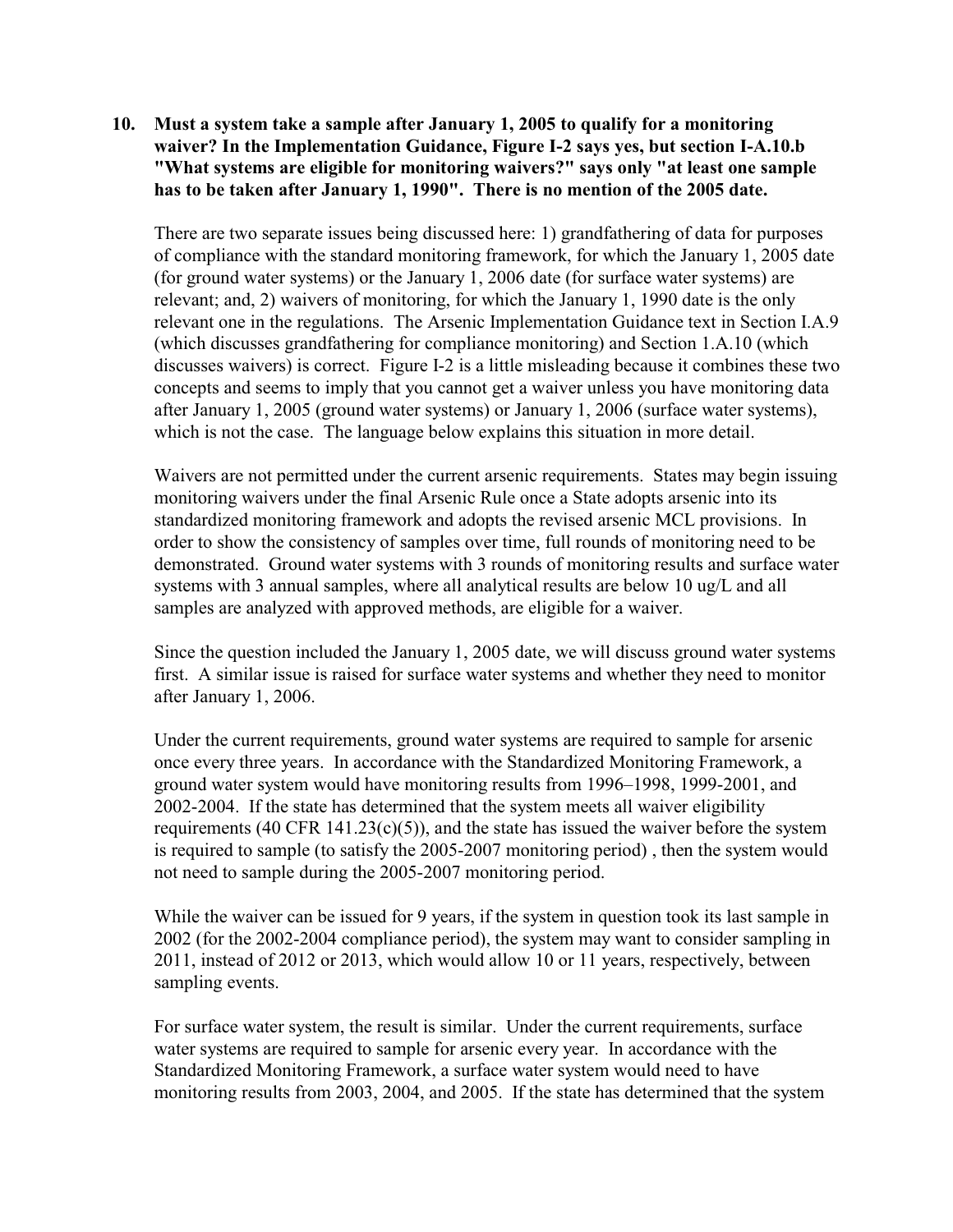meets all waiver eligibility requirements (40 CFR 141.23(c)(5)), and the state has issued the waiver before the system is required to sample in 2006, then the system would not need to sample in 2006. This system would need to sample once by 2014.

# **11. Do you have an idea of how many systems in Arizona or the U.S. have problems with arsenic?**

Of the 74,000 systems subject to the new Arsenic Rule MCL, the EPA estimates that 3,000 CWSs and 1,100 NTNCWSs will need to install treatment for compliance. Please contact the state of Arizona for specific state statistics.

# **12. Will the capital and estimated operations and maintenance costs be provided in the final pilot/demonstration project reports?**

A report on the capital cost of the sites in Round 1 of the arsenic demonstration program has been written and should appear on the EPA ORD web page by early December, 2004 [\(http://www.epa.gov/ORD/NRMRL/arsenic/\).](http://(http://www.epa.gov/ORD/NRMRL/arsenic/).) Each individual demonstration site report will contain the capital and operational costs associated with the demonstrated technology.

# **13. Question for New Hampshire: In the NTNCWSs with dual distribution, do you require signage or other public notice at "non-potable" taps? Are any of the "non-potable" taps located in public restrooms?**

New Hampshire has not yet fully inspected each of the completed four installations for this POU/POE hybrid option. When inspected, faucets in rest rooms would not typically be thought of as sources of drinking water. Restroom faucets for either public or staff use, should be signed as not potable and the plumbing piping marked appropriately. In the past, NH has indicated that pipe marking should be at least every 20 feet; but we are now considering marking pipe every 10-15 feet.

# **14. Are most of the different types of media interchangeable within the same basic plant design (i.e. can you use activated alumina in a treatment system designed for iron media or at least are the different types of iron media interchangeable)?**

Yes, as long as the empty bed contact time (EBCT) required by different types of media is similar.

**15. Is there, or will there be funding available (GRANTS), for the engineering, capital costs, and/or installation of arsenic treatment for systems under 500 persons? The current structure of State Revolving Fund loans is not conducive to assisting very small systems due to high loan application and administration costs which sometimes exceed the cost of the treatment. \$50,000 grants for water quality treatment similar to State Revolving Fund wellhead protection grants, would go far in assisting these types of systems.**